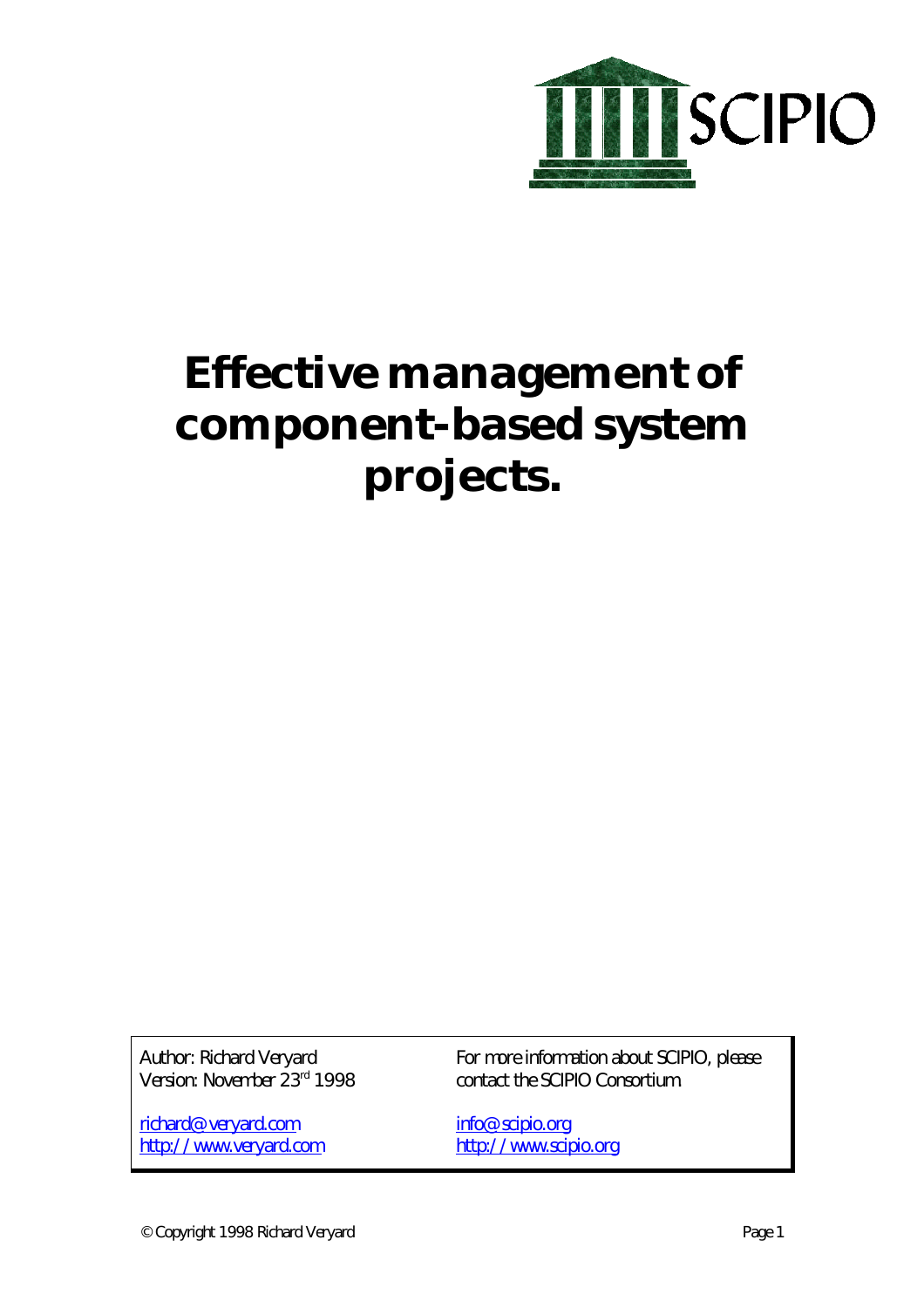## Preface

### Purpose of document

- $\blacktriangleright$  To understand the impact of CBD on systems development projects.
- $\triangleright$  To understand the SCIPIO task structure.
- $\triangleright$  To understand how waterfall and spiral models map onto the SCIPIO task structure.
- > To appreciate how SCIPIO supports a variety of project scenarios.

### Acknowledgements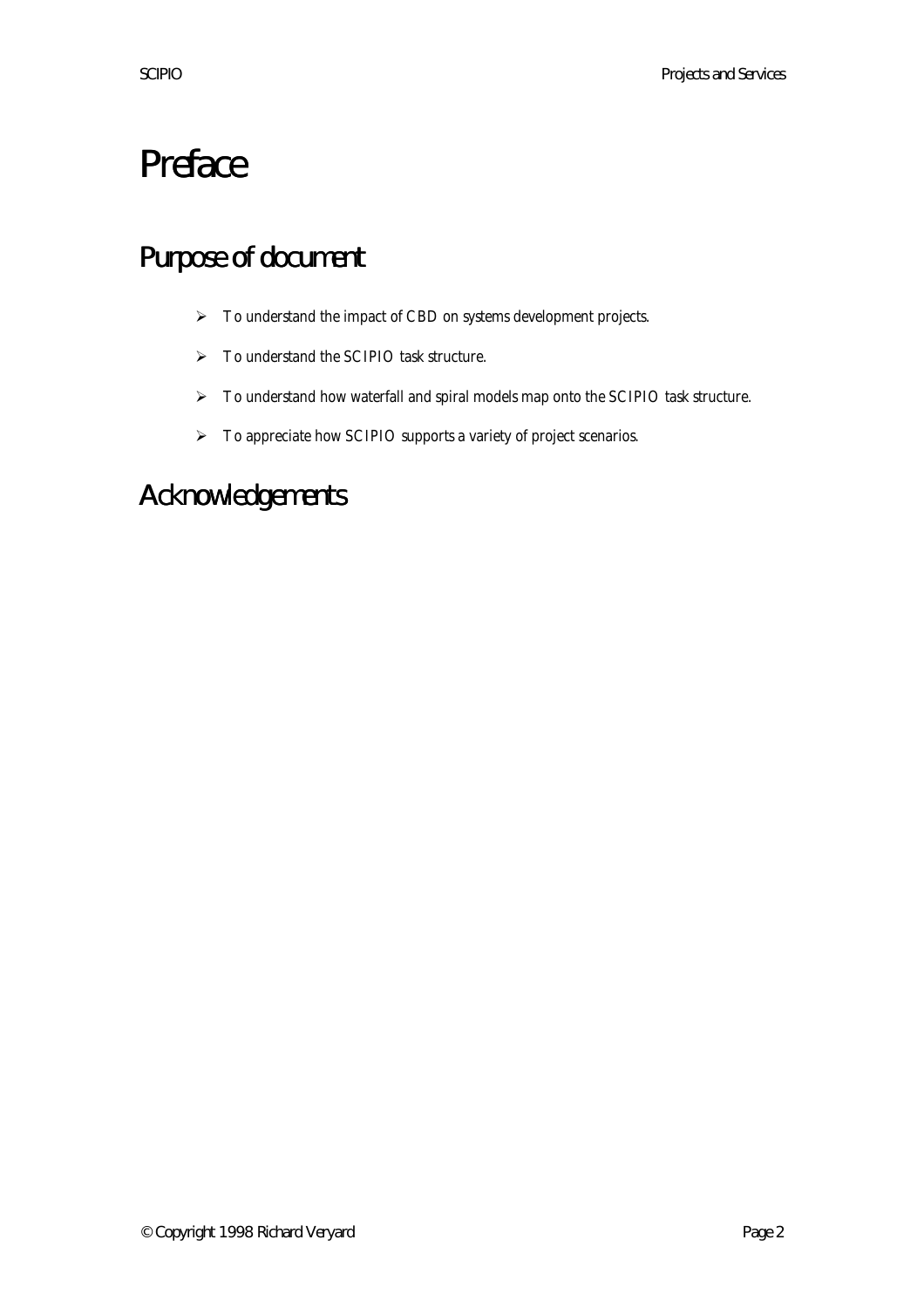## Introduction

### A solution development process needs to be fast, flexible, simple, scalable and solution-oriented.

| <b>Fast</b>              | Efficient execution of tasks<br>⋗                       |  |  |
|--------------------------|---------------------------------------------------------|--|--|
|                          | Efficient handover / flow between tasks<br>↘            |  |  |
| <b>Flexible</b>          | Multiple entry points<br>⋗                              |  |  |
|                          | Multiple routes<br>⋗                                    |  |  |
|                          | Context-sensitive<br>↘                                  |  |  |
| <b>Simple</b>            | Easy to understand - based on familiar<br>⋗<br>metaphor |  |  |
| <b>Scalable</b>          | Suitable for large and small projects                   |  |  |
| <b>Solution-Oriented</b> | Focused on delivery of solution<br>➤                    |  |  |

## Software development lifecycles

#### Waterfall lifecycle

Many software development lifecycles adopt the metaphor of the waterfall.



**Figure 1: Typical waterfall lifecycle.**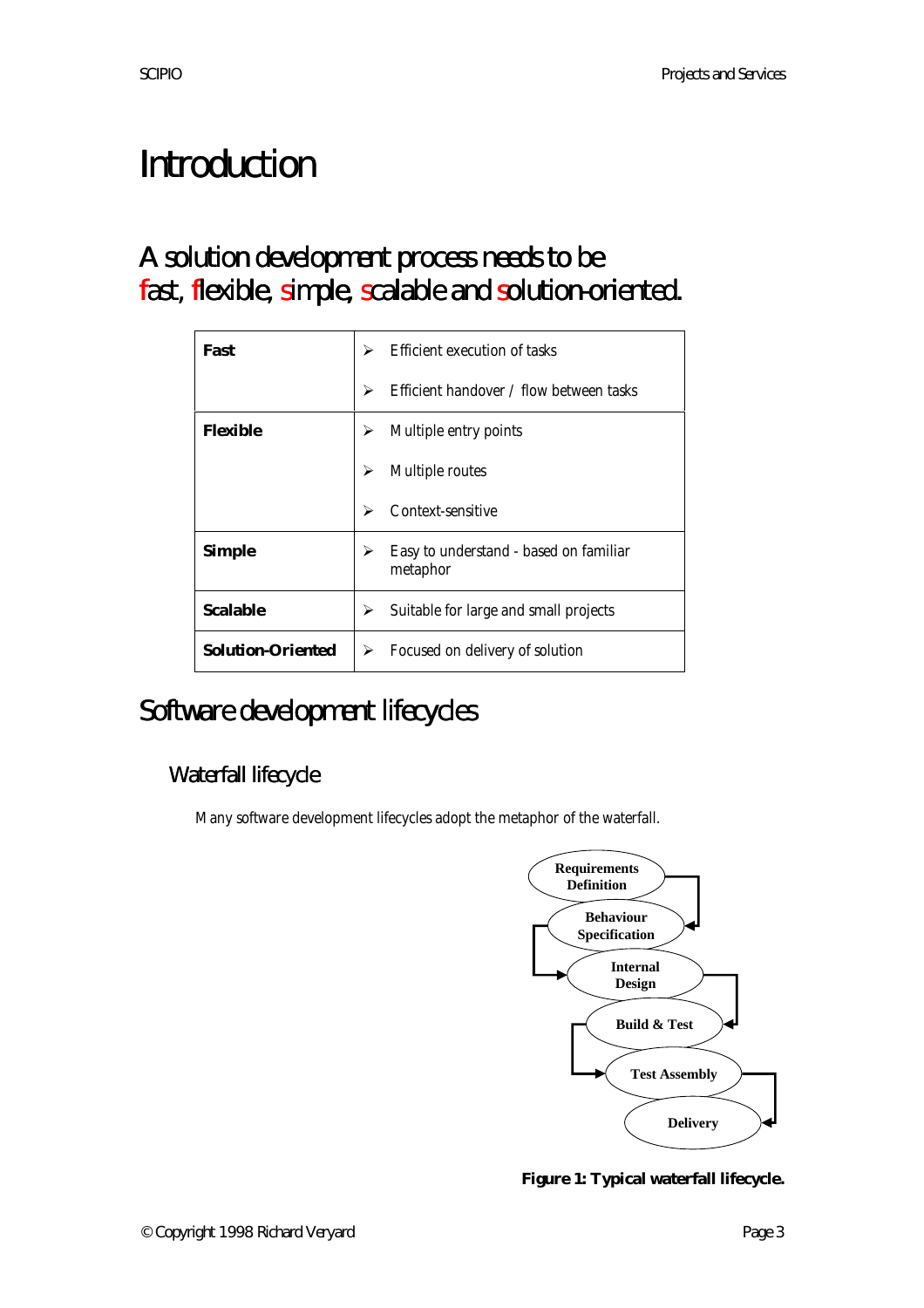The word 'waterfall' is supposed to bring to mind a series of steps, with water flowing calmly and neatly from the top to the bottom. A contrived and controlled waterfall such as one might find in a public garden. Try not to think of the Niagara Falls.

 ${\bf Q}\quad$  What are the advantages of the waterfall approach? What are its drawbacks and limitations?

 ${\bf Q}$  Have you been involved in any system development projects using the waterfall approach? Describe the experience. How well have these projects been controlled?

The waterfall approach attracts the scorn of a lot of software engineering experts, and it is often dismissed as obsolescent. However, despite its limitations, many large software projects continue to use a waterfall or modified waterfall approach.

 ${\bf Q}\quad$  Why do many software organizations and projects continue to use a waterfall lifecycle?

Furthermore, some proprietary CBD methods use the waterfall lifecycle, including Sterling Software's CBD method.

The waterfall approach is usually highly structured, with a fixed sequence of activities. As can be seen from Figure 2, it typically combines a *plan-do-test* loop with a top-down path from business concerns via application concerns to technology concerns.



**Figure 2: Waterfall separates activities and levels - but in a fixed sequence.**

#### Iterative lifecycle

For a programmer, iteration means repeating something until something happens. For a systems developer, iteration means indefinitely refining and evolving and extending something. One popular version of the iterative approach takes the form of a spiral.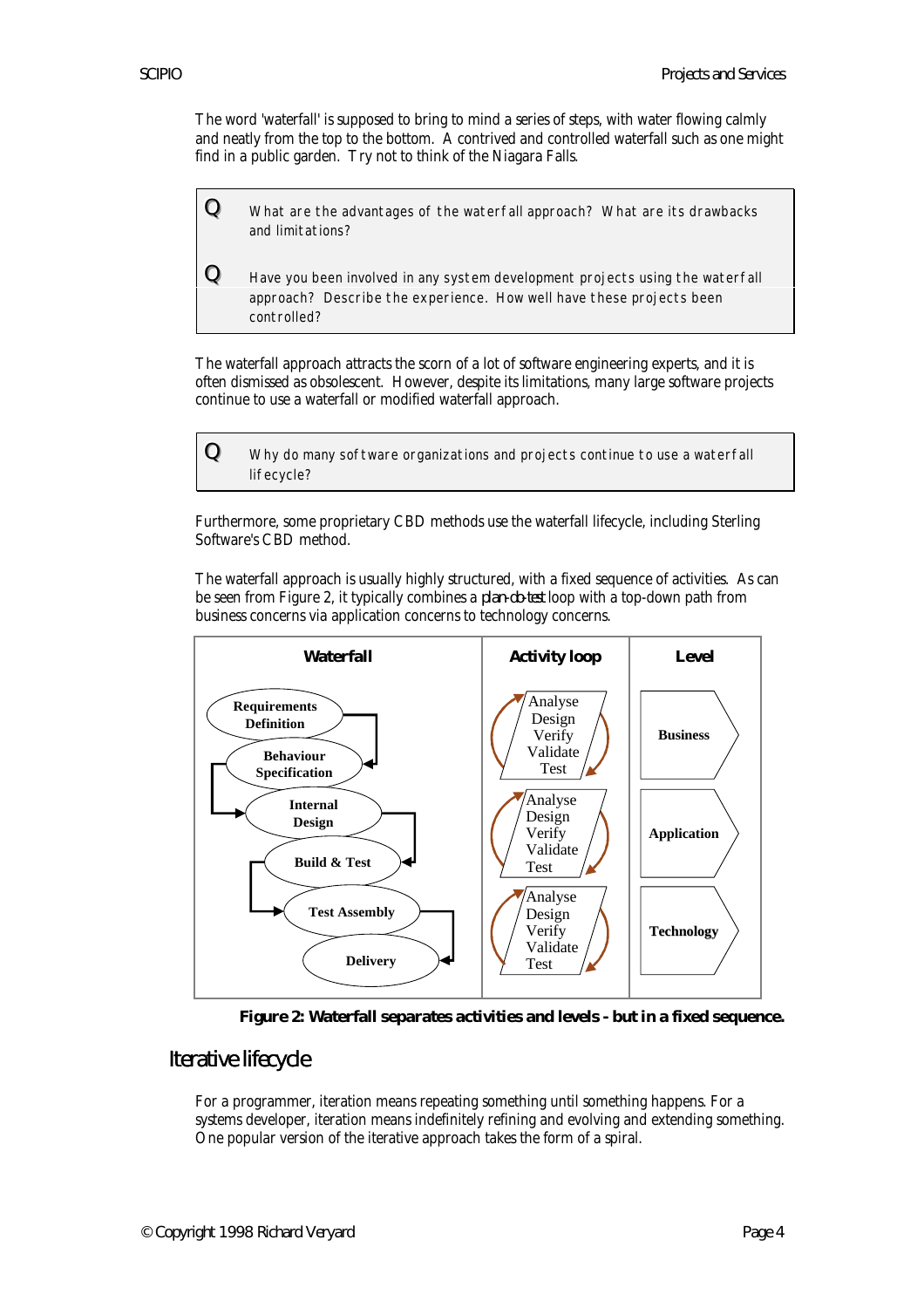The iterative approach is supported by DSDM. Many CBD methods plump for an iterative approach, including the Select Perspective.



**Figure 3: Typical iterative lifecycle.**



#### Each lifecycle has its advantages and disadvantages.



#### SCIPIO transcends the limitations of each lifecycle.

SCIPIO transcends the limitations of each lifecycle, including the waterfall and iterative lifecycles mentioned earlier in this section. It does this by defining the activities as collaborating parallel processes, independent of their sequence.

Each project may then impose a sequence on these activities, according to the particular requirements and circumstances of the project. SCIPIO defines a number of template plans, or **scenarios**, each of which traces a useful sequential path through the parallel activity structure of SCIPIO.

Thus although SCIPIO as a whole does not prescribe the sequence of activities, and is neutral in the choice of lifecycle, a particular SCIPIO scenario does prescribe the sequence of activities. A SCIPIO project may therefore adopt a waterfall scenario, or an iterative scenario, or a scenario based on some other lifecycle.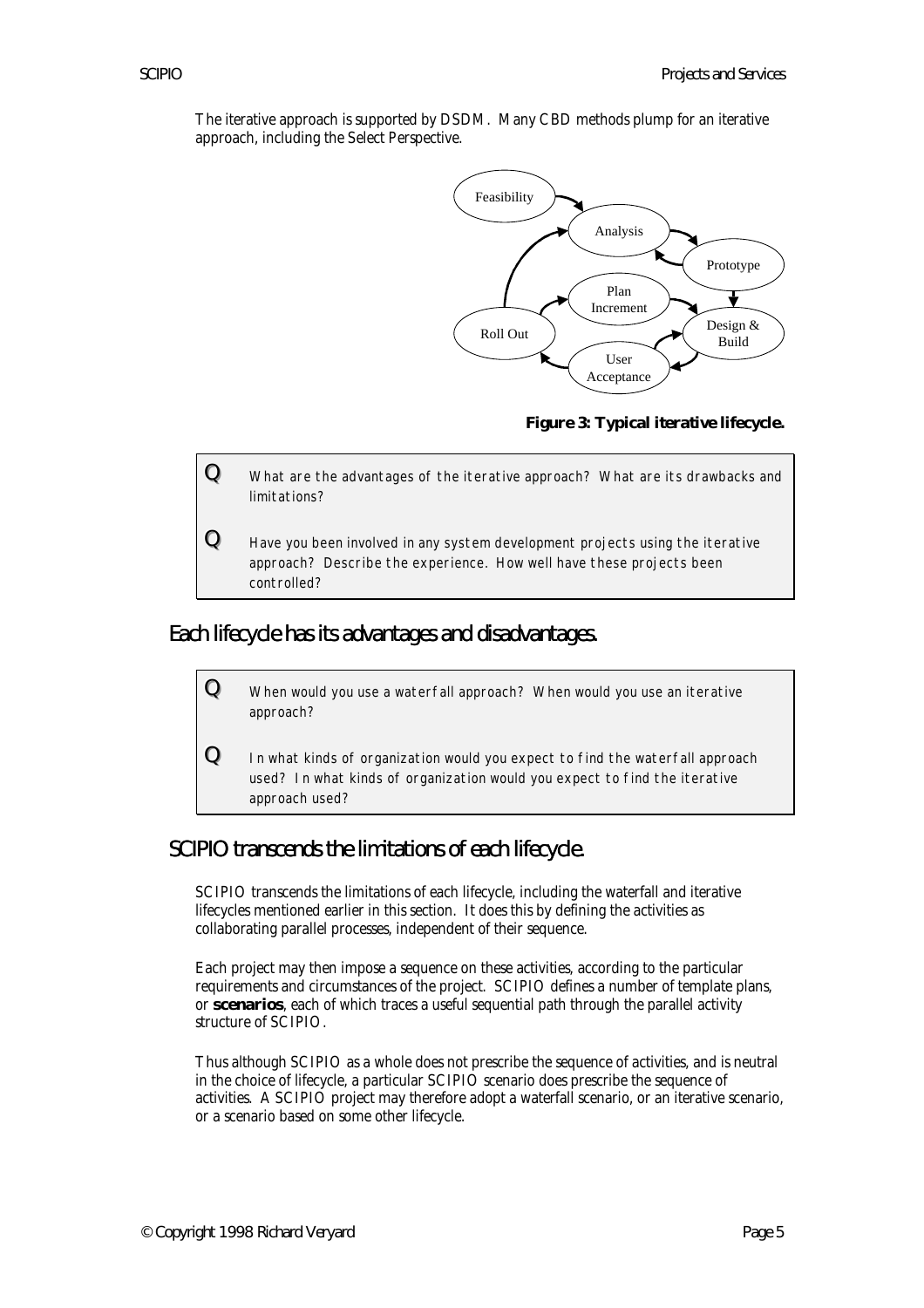## Towards a service-based approach to project management

SCIPIO applies component-based thinking to business organizations and software architectures. We also find it useful to apply the same component-based thinking to the structure of a project.

#### Traditional projects have been run as relay races.

Traditional projects have been run as relay races, with each activity passing an increasingly heavy baton (the so-called deliverables) onto the next activity. (This metaphor applies equally to waterfall and spiral development.)

With the traditional approach, information and detail accumulates exponentially during a project or series of projects. This can cause problems even for small projects and systems.

Above a certain size, the sheer volume of project information can severely handicap productivity and quality. This is one of the many reasons why small projects are easier to manage, and have a higher success rate, than large projects.

#### Rapid delivery demands parallel activity

Fast delivery of large complex solutions requires maximum parallelism.

As major manufacturers have found, the traditional sequential approaches to product development cannot deliver products to market fast enough. Instead, all phases of product design/engineering and production design/engineering must be carried out concurrently.

This parallelism even applies to the architectures, which are elaborated and refined as the detailed design and construction work progresses. (An Aer Lingus building near Dublin Airport was recently completed according to concurrent engineering principles.)

This of course places new demands on project management. Schedules will use end-to-end dependencies rather than the (simpler) end-to-start dependencies. Team structures will be more complex, with access to a far greater range of skills required than one person can master. Coordination must be carefully balanced - neither too little nor too much.

#### The days of the generalist are numbered.

One of the ideas behind Information Engineering was the idea of an empowered software developer, able to span the system lifecycle from Business Analysis through to Software Construction and Testing. This idea was supported by two key facts:

 $\triangleright$  The same notations served both business analysis and software design.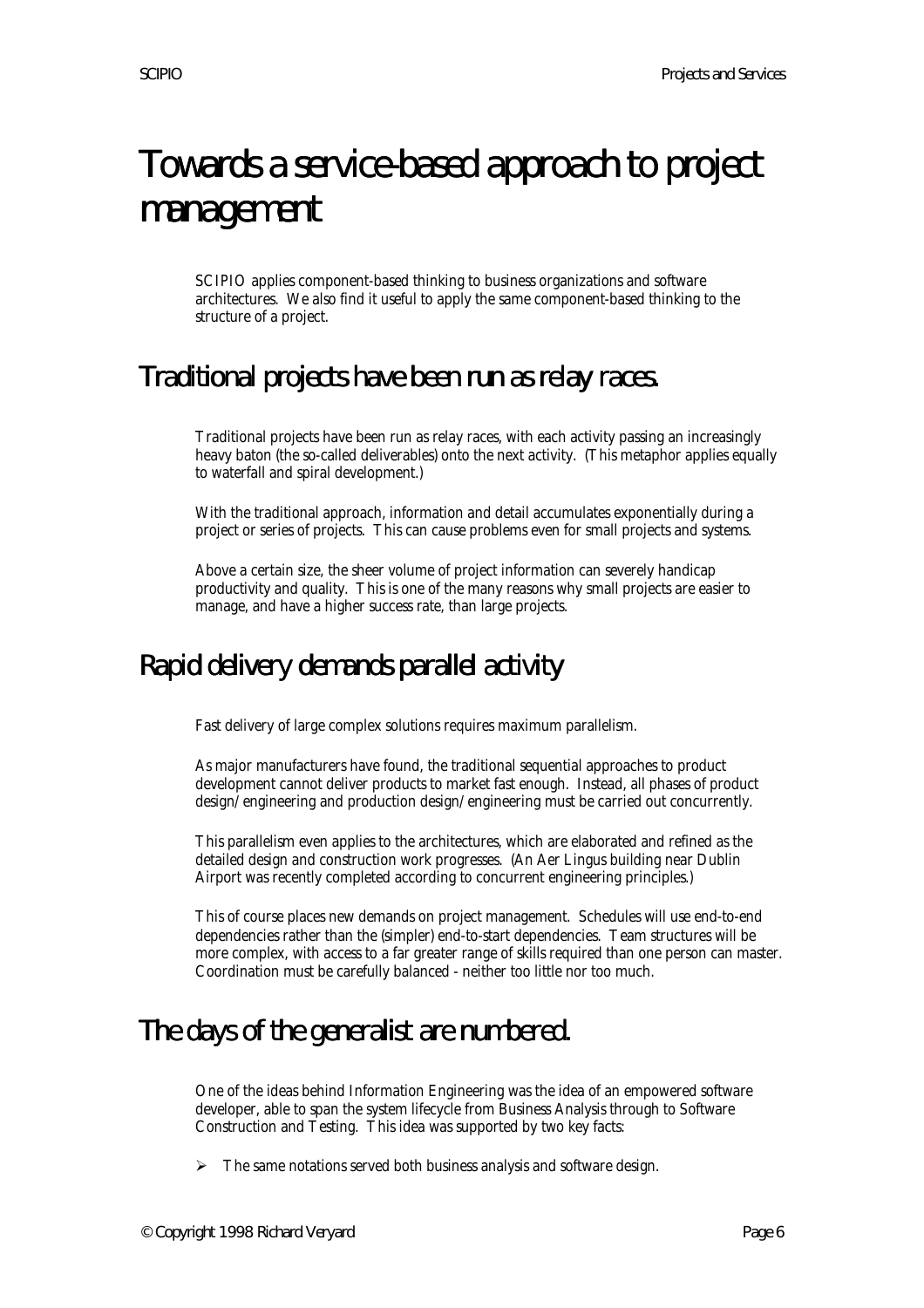$\triangleright$  Many of the technical skills of the programmer were now redundant, as they had been supplanted by software tools (such as CASE tools).

Many organizations took this idea very seriously, and were reasonably successful in defining a generalist job of system developer. However, some organizations failed (for a variety of reasons), or chose to stick with a traditional separation between business-oriented systems analysts and technology-oriented software builders.

But technological development makes information systems development dependent on an increasing array of specialist areas. The sheer variety of specialist skills demanded of systems development makes it increasingly unlikely that system developers or system architects will be able to master the growing range of specialist areas.

 ${\bf Q}\quad$  How many specialist areas can you name, that might be relevant to information system development projects in your organization?

The days of the generalist are numbered. Among other things, this means that we should abandon the expectation that a single individual can comprehend and assimilate all the documentation produced by the project.

#### Each area needs specialist knowledge and methods.

Each specialist area needs its own specialist knowledge and methods. It collects and analyses information that may not be meaningful elsewhere.

Physical database design is a good example of this. Database specialists have private techniques and notations that are not visible to anyone else.

#### Complexity should be hidden behind clearly defined service interfaces.

To make projects more manageable, the complexity of information and techniques should be contained within clearly defined modules of activity, each of which provides a defined service to the project manager.

For example, consider the activity of locating and evaluating externally-sourced components. Early in a project, the project manager may ask a member of the project team to conduct a preliminary survey in a given functional area, to confirm that components are available. The person may report back that there are at least six candidate components, ranging in price from zero dollars (shareware) to 200 dollars. Much later in the project, the project manager asks the same person to review the candidates and recommend one. This can be regarded as a continuation of the first activity.

Note that we could schedule the activity to be performed at one time, but this may not be the best option. It usually makes sense to carry out the initial search as soon as possible, so that the project manager knows which parts of the requirement can be satisfied by bought-in components and which parts will need to be developed in-house. And it usually makes sense to carry out the actual selection as late as possible, because new components are being published all the time.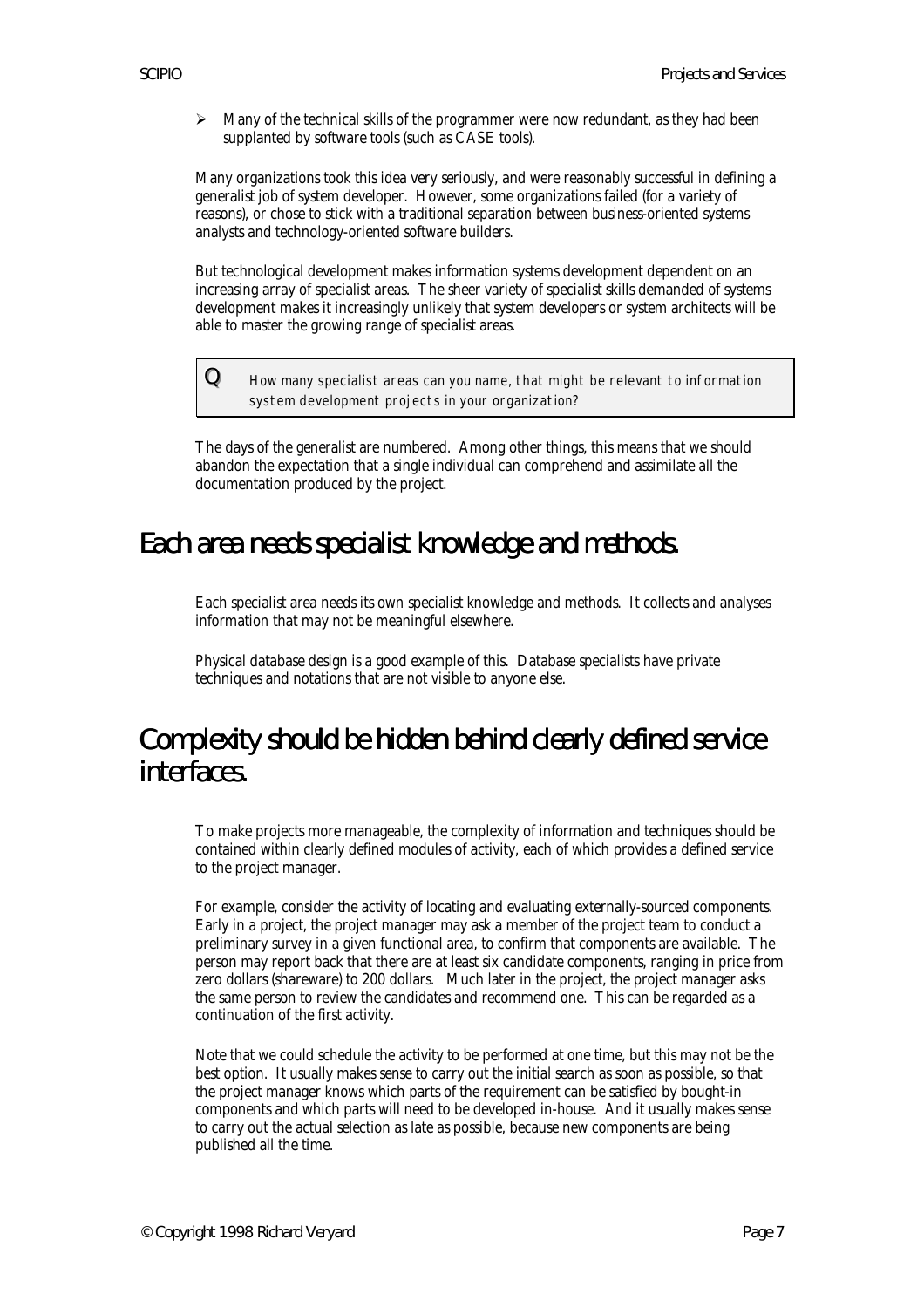In traditional waterfall approaches, the component selection short-list would become part of the common project knowledge base. As we have seen, projects accumulate large quantities of information of this kind. A small trickle of information at the start of a project becomes a huge flood towards the end.

By encapsulating such information as the component selection short-list within a particular project activity, this gets away from this information flood.

Not only the information but also the specific techniques may be hidden within a project activity. The project manager may not always need to know how the person conducts the search, nor what specific search and selection criteria are used, and may merely need to set some broad constraints on the activity.

For another example, physical database design is often provided as an external service to the project, rather than carried out by members of the project team.

 $\mathbf Q$  In a traditional database development project, what are the points of contact between the database group and the rest of the project team?

#### Projects can be designed as collaborating activities.

We have already seen that both business processes and software applications can be designed as collaborating activities. We now see that the same is true for projects.

Systems development involves a number of interacting activities, which provide services to each another. These activities may be carried out in sequence or in parallel. Some of these may be under the direct control of a project manager, while others are provided by separate teams.

Centralized project management is clearly one way of organizing all these project activities. Various forms of twin-track development are also possible, and may be recommended for many organizations. However, a general process framework simply needs to identify the services at a high level.

#### Some project activities are resource-intensive while others operate in the background.

Project activities may operate in two modes: intense and background. When operating in intense mode, a project activity consumes significant resources; when operating in background mode, a project activity has low resource requirements but may benefit from access to information and administration services.

A project activity may switch between the intense mode and the background mode. For example, a project manager may request an investigation of specific business opportunities with the Internet. This is a time-boxed activity, which may be managed as a subproject, resulting in information or ideas leading to a proposal. When this is achieved, the subproject ends.

However, the thought processes continue in background mode. The people engaged in the original investigation may have further ideas, or may discover additional information. If the new ideas or information are sufficiently exciting or challenging, the people may ask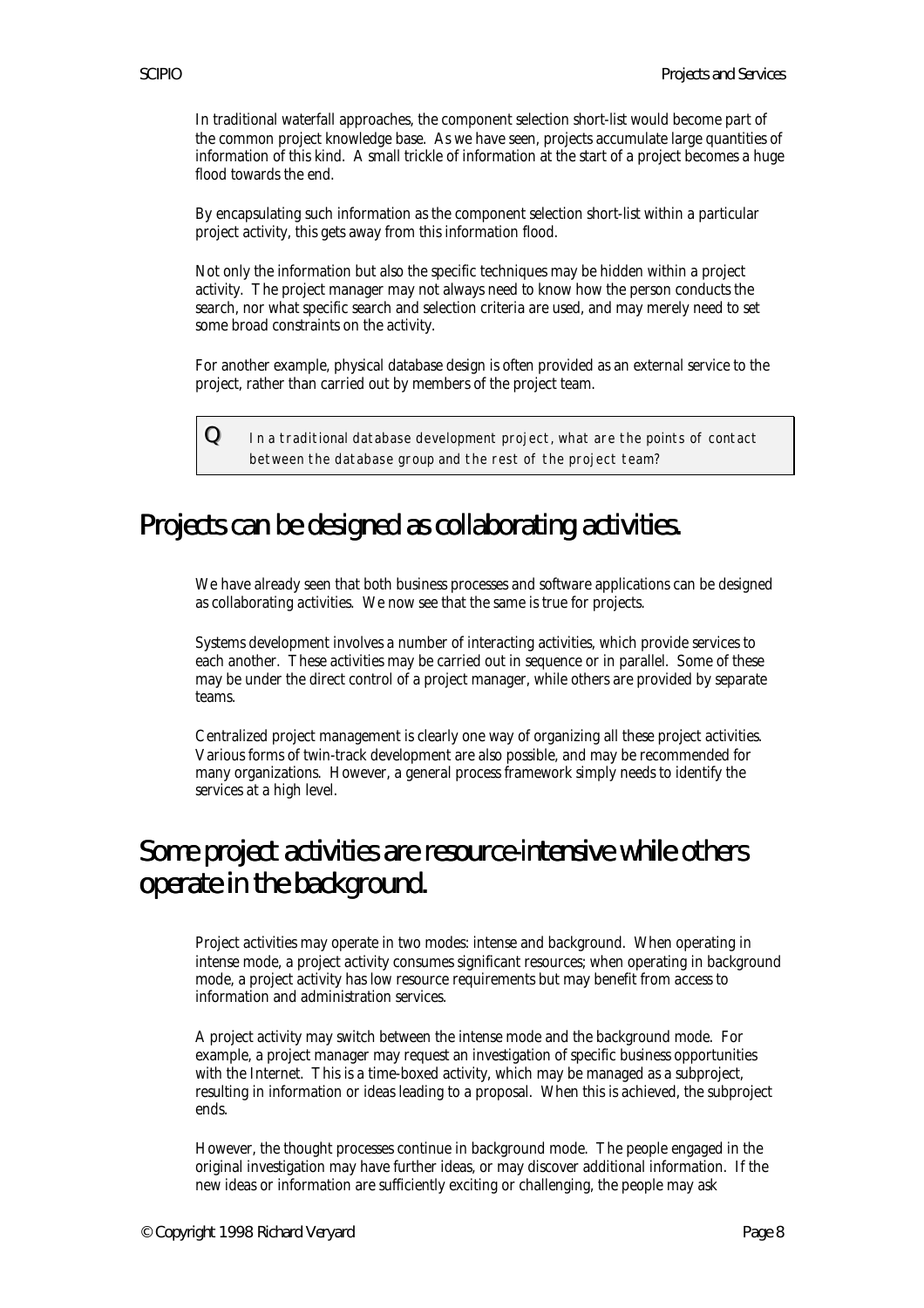management to sponsor another investigation, thus returning the same project activity to the intense mode, perhaps for another couple of weeks, before dropping back into background mode again.

Some project activities operate exclusively in background mode. These are essentially monitoring activities, requiring little or no resource, capable of detecting events and triggering other activities. They do not usually appear on project schedules, but they do appear on job descriptions, since key project staff may have the responsibility and authority to trigger other activities.

Background activities may sometimes be essential, but they are often under-appreciated by management, and are performed by conscientious staff as 'skunk works'.

SCIPIO defines all project activities, including background ones. This helps ensure that skills and infrastructure are in place to support all project activities.

### We use object modelling techniques to define the collaborations between project activities.

One of the beauties of object modelling, of course, is that it allows us to show interactions (or collaborations) between several activities at an abstract level, without specifying method, sequence, or management boundaries. We can then make these decisions explicitly for a given organization or project scenario.

 ${\bf Q}\quad$  Which diagram shows the interactions between objects without specifying their sequence? Which diagram shows the sequence of interactions?

### Project activities can be grouped together for management purposes.

There is much talk of "twin-track" component-based development. What this means is that a management boundary has been drawn between two sets of activities. Typically, we find those concerned with building components on one side of the boundary, and those concerned with using components on the other side.

Another form of "twin-track" development can be found in the renewal of legacy systems. One track includes those activities directly associated with delivering new functionality or new access channels to the business, while the other track includes those activities concerned with restructuring the legacy systems architecture, harvesting components and identifying opportunities for making the system more flexible and robust.

In some cases, it may be appropriate to define three or more tracks.

Often the primary reason for separating the tracks is a difference of timescale. One track may have very short timescales, responding to urgent business demands within a few weeks. Another track may have longer timescales, performing extensive development or restructuring work according to a strategic programme.

There are various other reasons why we might wish to divide development activities into separately managed tracks. The division may be based on existing organizational boundaries,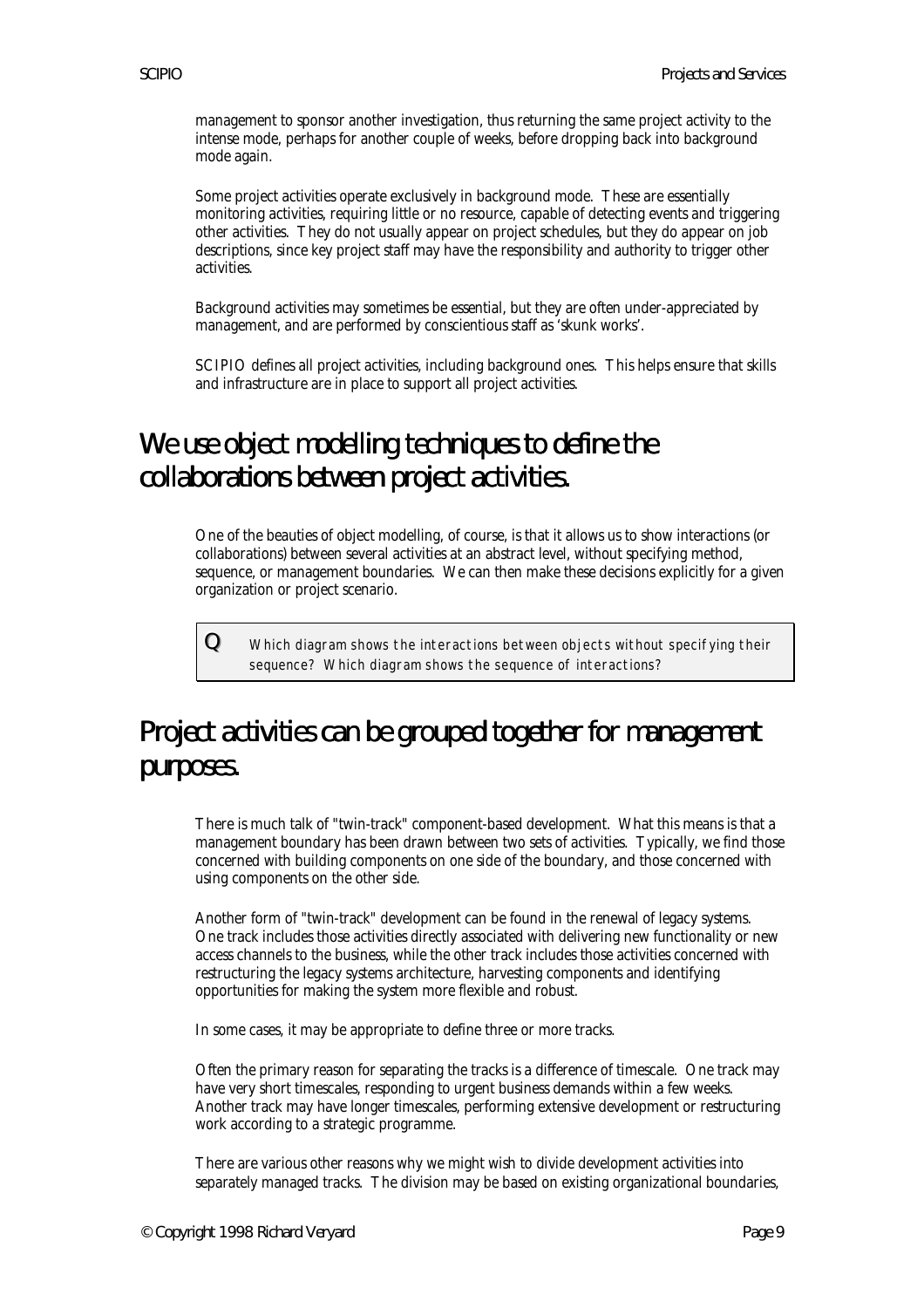or existing teams with particular capabilities. Alternatively, they may be based on a logical analysis of the interactions between the activities, with the tracks defined to increase cohesion and reduce coupling. Often the division will be a pragmatic one, modifying existing structures to suit the logical requirements of the whole development programme.

The boundaries may represent interfaces between organizations. Such interfaces may be defined as contracts. There may be benefits in adopting standard industry templates for these contractual agreements, but this will not always be the best option.

#### The management approach may extend or modify the project activities.

Many methods call for iteration of tasks. A given design technique may be executed at one stage of the project to produce a 'first cut' deliverable, and then may be re-executed at a later stage of the project to produce a 'final' deliverable.

We regard the control of such iteration as a project management concern. For this reason, we do not explicitly specify iteration and related matters within the solution development task lists. Instead, we leave them to be 'plugged in' as part of the project management approach. In other words, the task iterations are to be generated when the project plan is created, based on the preferred project management approach.

In general, we recommend a RAD approach to iteration. The DSDM consortium, which has developed some industry-wide recommendations on RAD, suggests that, to control iteration, each important design technique be iterated three times. However, some situations or organizations may prefer to plug in an alternative approach.

Furthermore, the actual project management tasks, such as project planning, are assumed to be part of the project management plug-in, and are not contained within the Solution Provisioning task lists.

Similarly, the quality management tasks, such as quality planning, training, reviews and audits, are not contained in the Solution Provisioning task lists but are plugged in as part of the preferred Quality Management approach. The SCIPIO consortium is able to advise on a standard Quality Process, based on ISO 9000, TickIT and the SEI Capability Maturity Model, but SCIPIO is open to alternative quality management approaches being plugged in.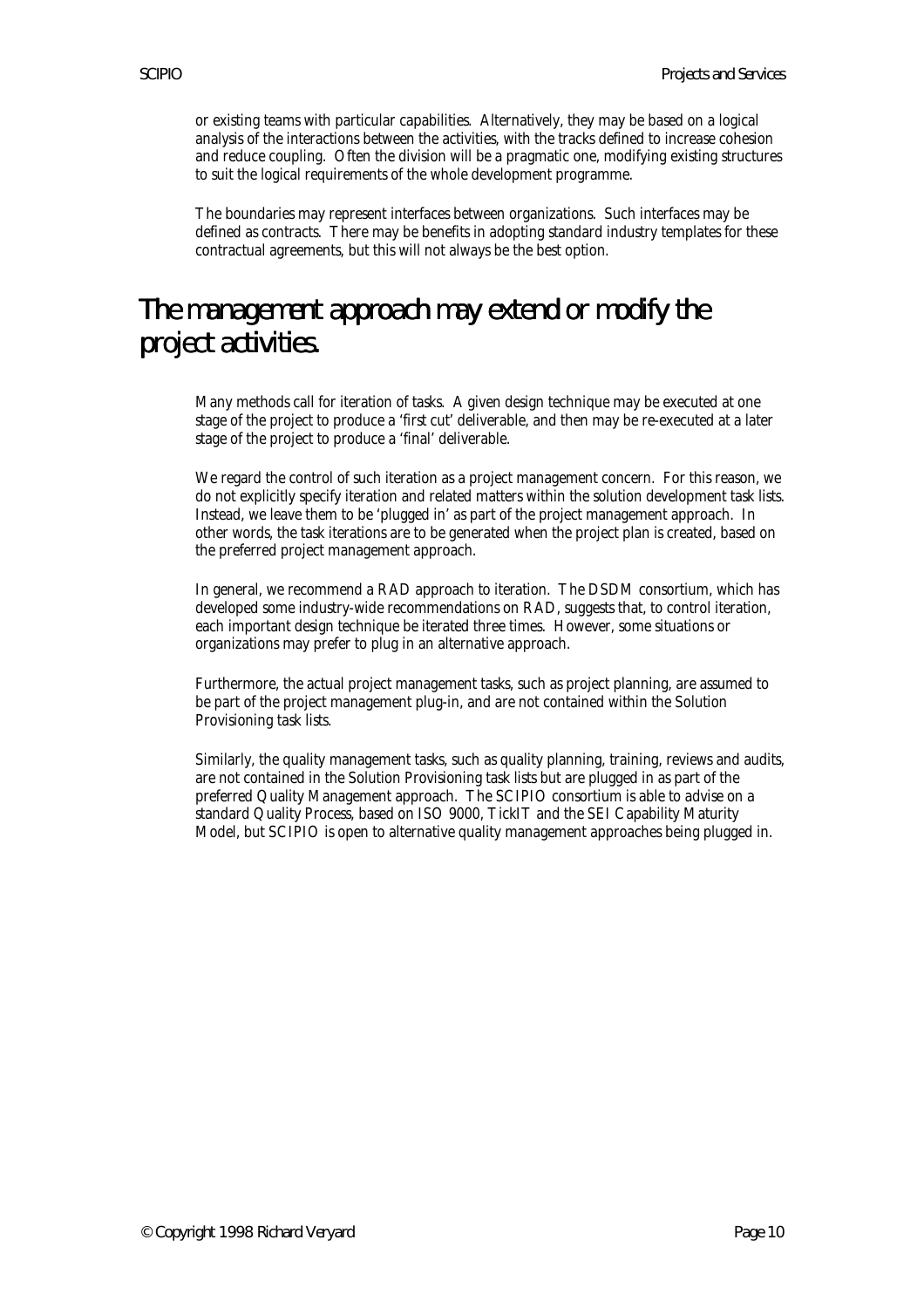## SCIPIO activity structure

### Solution Provisioning

Our structure is based on a medical metaphor.



Imagine that the medical profession operated according to the best principles of software engineering. If you had a headache, you'd need to start by having a full brain scan. Some weeks or months later, the analysed results would be returned from the laboratory to your doctor, who would study them carefully to determine the exact cause of your headache. Based on this analysis, the doctor would formulate a complex solution, which might involve a combination of things: a change in your diet perhaps, more frequent exercise, minor surgery or physiotherapy. Then, and only then, would you be permitted to take a headache pill.

Most people start by taking a headache pill. The doctor only gets involved if the pill doesn't have the desired effect, or the headache doesn't go away. The full brain scan is kept as a last resort. Furthermore, even when the doctor agrees that a brain scan is necessary, the sufferer may be allowed to continue taking the headache pills.

Thus the medical headache-solving cycle can start at any point. And the stages can be carried out in reverse order, or concurrently, depending on the situation.

In business problem-solving and information systems development, the traditional approach attempts to do all the analysis at the beginning of a project, and all the delivery at the end.

 ${\bf Q}$  What are the consequences of this approach? How successful is it?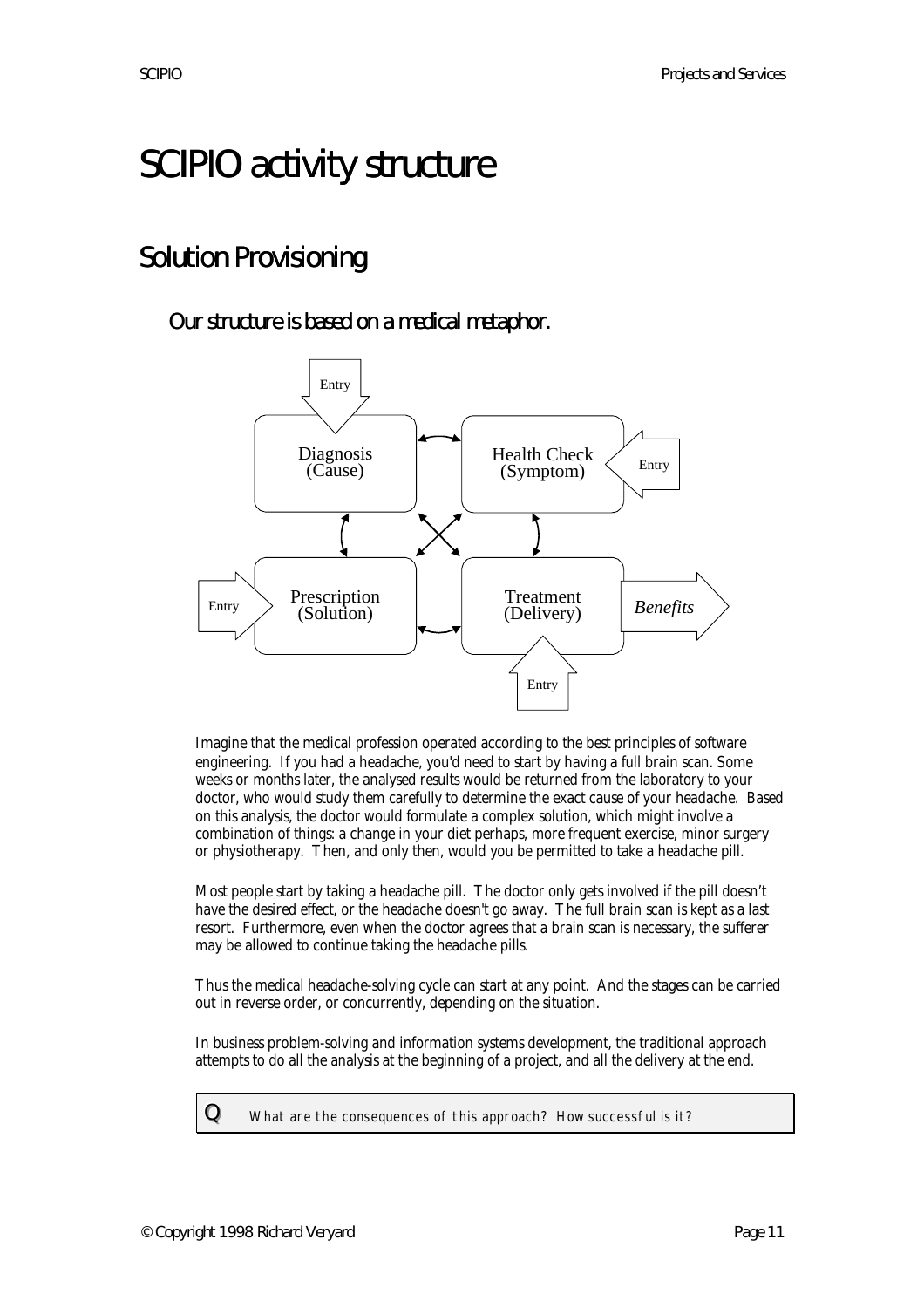The SCIPIO activity structure has the same four basic components, although we have relabelled them to make them more relevant to business problem-solving and information system development.



**Figure 4: Solution Provisioning Structure**

#### Performance Assessment

Performance Assessment (sometimes referred to as System Assessment) considers the characteristics of the system from several viewpoints, including:

- Business process performance (including cycle time, cost and quality of service);
- Application characteristics (typically the quality characteristics identified by ISO 9126: functionality, maintainability, usability, reliability, efficiency and portability);
- Technological infrastructure characteristics (including value-for money, technical performance and flexibility).

There are six types of performance assessment, which may be considered at different stages of the project. These are:

| <b>Evaluation:</b> An estimation or measurement of<br>past or present performance. |                                                                                                                                                        | <b>Prediction:</b> An estimation or declaration of future<br><i>performance.</i> |                                                                                                                                                                                                                                                         |  |
|------------------------------------------------------------------------------------|--------------------------------------------------------------------------------------------------------------------------------------------------------|----------------------------------------------------------------------------------|---------------------------------------------------------------------------------------------------------------------------------------------------------------------------------------------------------------------------------------------------------|--|
| 1.                                                                                 | Current performance of system. This<br>is typically what triggers the<br>improvement project.                                                          | 2.                                                                               | Target performance (or objective setting) of<br>system.                                                                                                                                                                                                 |  |
| 3.                                                                                 | Benchmark performance of system.<br>Benchmarks may be internal or<br>external.                                                                         | 4.                                                                               | Simulated performance of current system. This<br>is an optional step; it provides a confirmation of<br>our analysis, by showing that our model of the<br>existing system is consistent with the observed<br>performance and is explained by it.         |  |
| 6.                                                                                 | Actual performance of redesigned<br>system. This is an evaluation of the<br>success of the project, and may result<br>in further improvement projects. | 5.                                                                               | Simulated performance of redesigned system.<br>This provides a prediction of the business<br>benefits of a proposed solution, and an<br>identification of any associated risks. This<br>provides a confirmation that the solution is<br>likely to work. |  |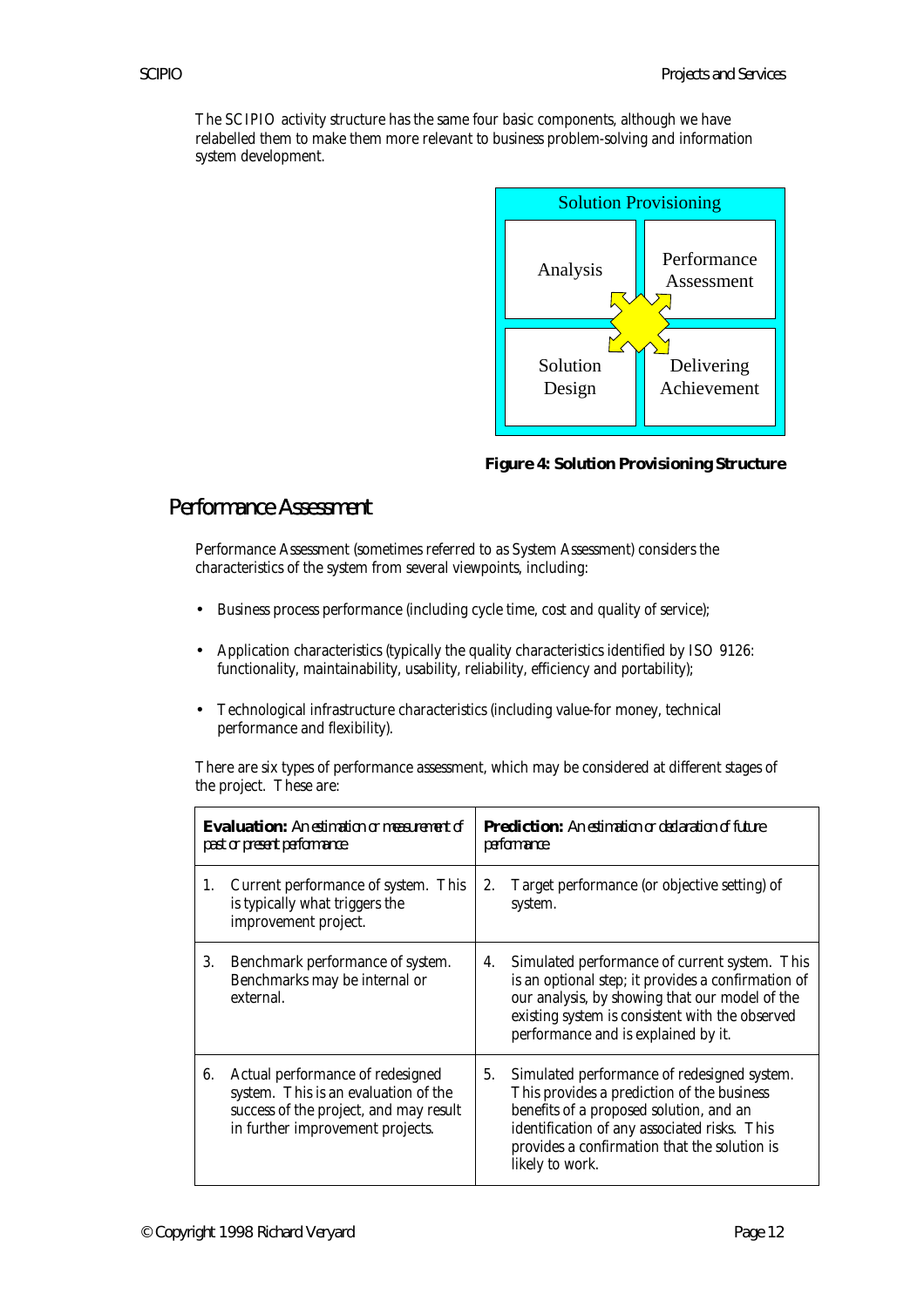Thus many of the assessment subtasks can only be carried out after some analysis, design and/or delivery subtasks have been carried out.

#### Analysis

The purpose of Analysis (sometimes known as Diagnosis) is to understand the structure of what already exists, and to identify the causes of any problems or restrictions. A series of models of the current situation is produced, showing how various people, roles, departments, companies and systems interact. These models (known as As-Is models) serve several purposes:

- They provide an explanation of the current level of performance, both in absolute terms and in comparison with benchmarks. They allow the immediate symptoms of performance problems to be traced to their underlying causes.
- They provide a basis for the design of an improved business process, and provide a basis for the possible restructuring and redeployment of parts of the current system to support the redesigned business process.

#### Design

Solution Design includes the **definition** of the solution as well as its **planning and sourcing**. The improved (To-Be) business process is represented in the same way as the current (As-Is) business process: as a set of interactions between people, roles, departments, companies and systems.

- The interactions may be improved and made more effective.
- Wholly new components may be introduced into the system. These may be business components, application components or technological components.
- Existing components may be adapted to fit the improved system context in which they are to operate. Opportunities are identified to make the existing components and their interfaces more generic, to enhance future adaptability.
- The business rules are reformed and mapped onto the components. Each component is assigned the responsibility for maintaining one or more rules.
- A holistic picture of the solution is produced.
- An implementation plan is developed, indicating the selected source for each new or modified component.

#### Delivering Achievement

Delivery divides into **Component Acquisition, Component Development**, **Assembling** and **Commissioning**. The provisioning of the new components may follow a variety of paths, including:

- Existing components may be wrapped, repackaged or restructured.
- Modifications to existing components may be hand-crafted. Alternatively, if a suitable component already exists elsewhere, it may be cheaper and easier to replace the old component with an improved version satisfying the requirements.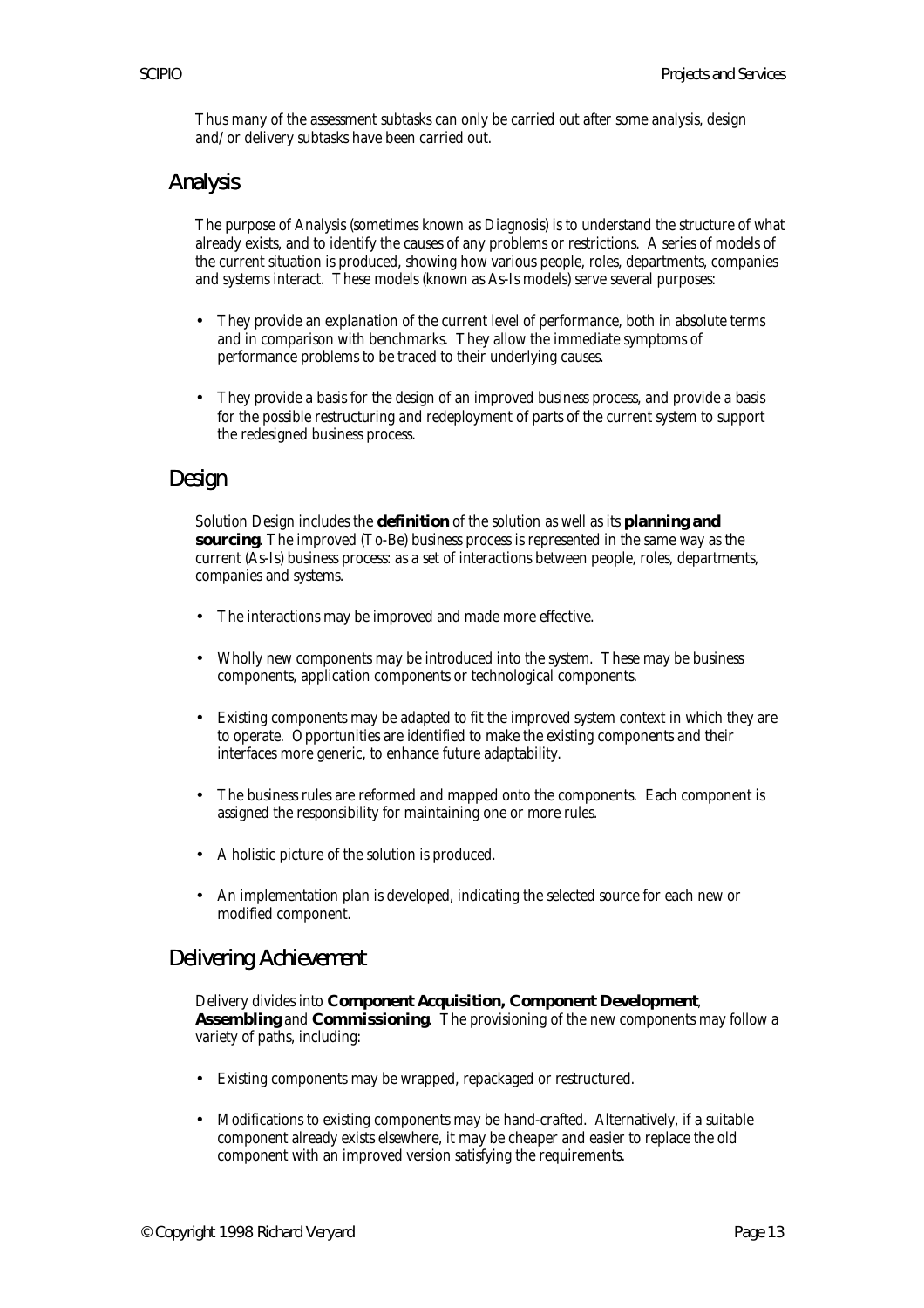- New components may be bought 'off-the-shelf' from a component library. Or a component with similar description may be bought and customized.
- Finally, and only where necessary, new components may be commissioned from component builders, either in-house or external.

These considerations apply to the provisioning not only of software application components but also of other pieces of the solution, including business process components (such as user guides and stationery) and infrastructure components (such as hardware and system software).

The development and maintenance of components will normally follow a prototyping approach. Furthermore, whole business solutions may be assembled and piloted before rollout to the remainder of the target organization - this can be regarded as a business-level equivalent of a prototyping approach.

Note: the planning of development and implementation is regarded as part of project management.

#### Solution Management



**Figure 5: Solution Management Structure**

In this document, we do not provide a detailed account of the solution management activities. We assume that any reasonable management approach can be plugged into a SCIPIO project.

#### **Summary**

If we put the Solution Provisioning activities together with the Solution Management activities, we get the full SCIPIO activity structure as shown in Figure 6.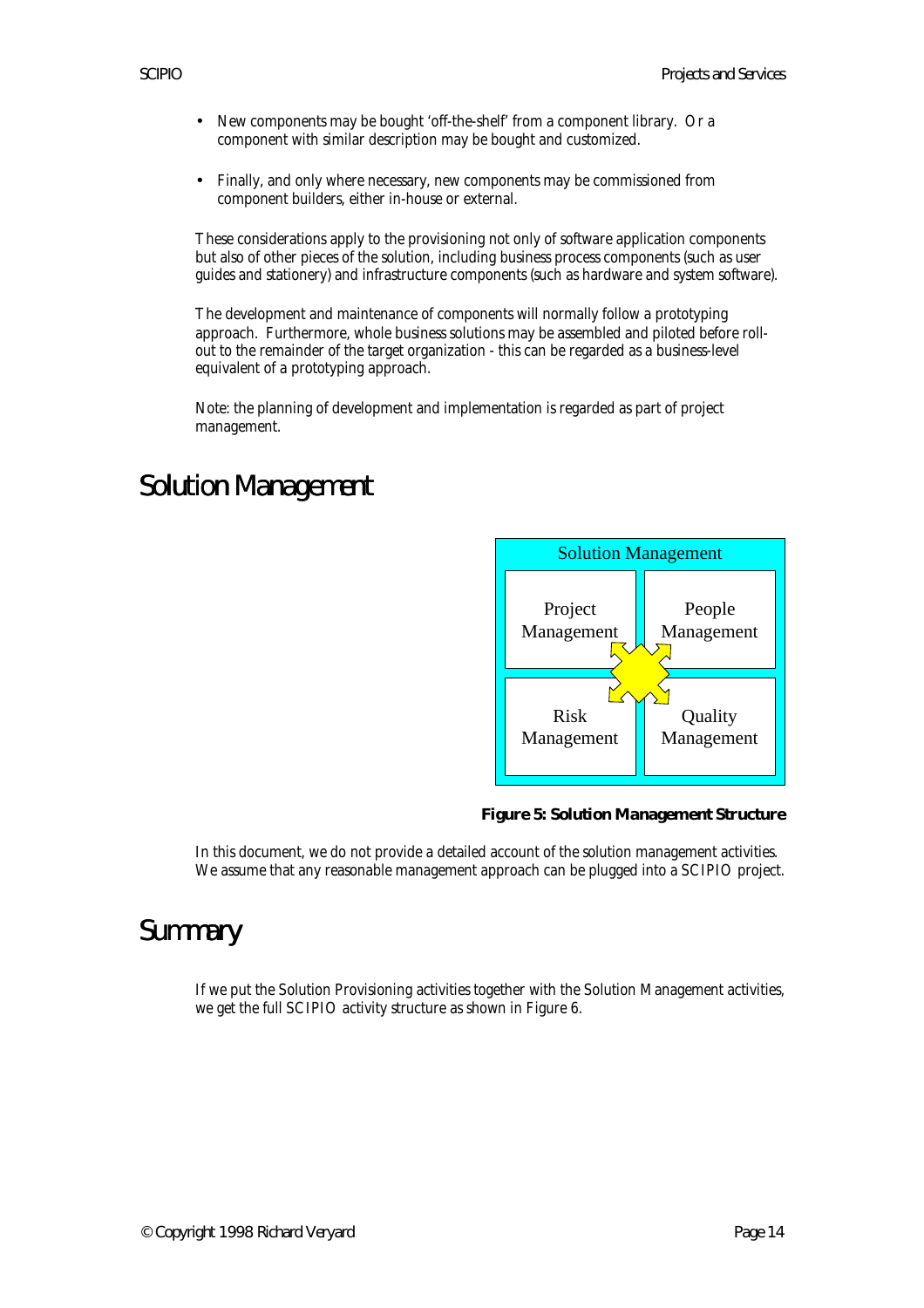

**Figure 6: Full activity structure of SCIPIO**

Note that this structure can be seen in four sections:

- ÿ In Analysis and Solution Design, we are primarily working with **models** (As Is and To-Be respectively).
- > In Performance Assessment and Delivering Achievement, we are primarily concerned with 'reality' - with the characteristics of the 'real' business process or system.
- ÿ In Project Management and Risk Management, we are primarily concerned with project **goals** and the factors that lead to their success or failure.
- $\triangleright$  In Quality Management and People Management, we are primarily concerned with the personal, collective and corporate **values** that are realised through project work.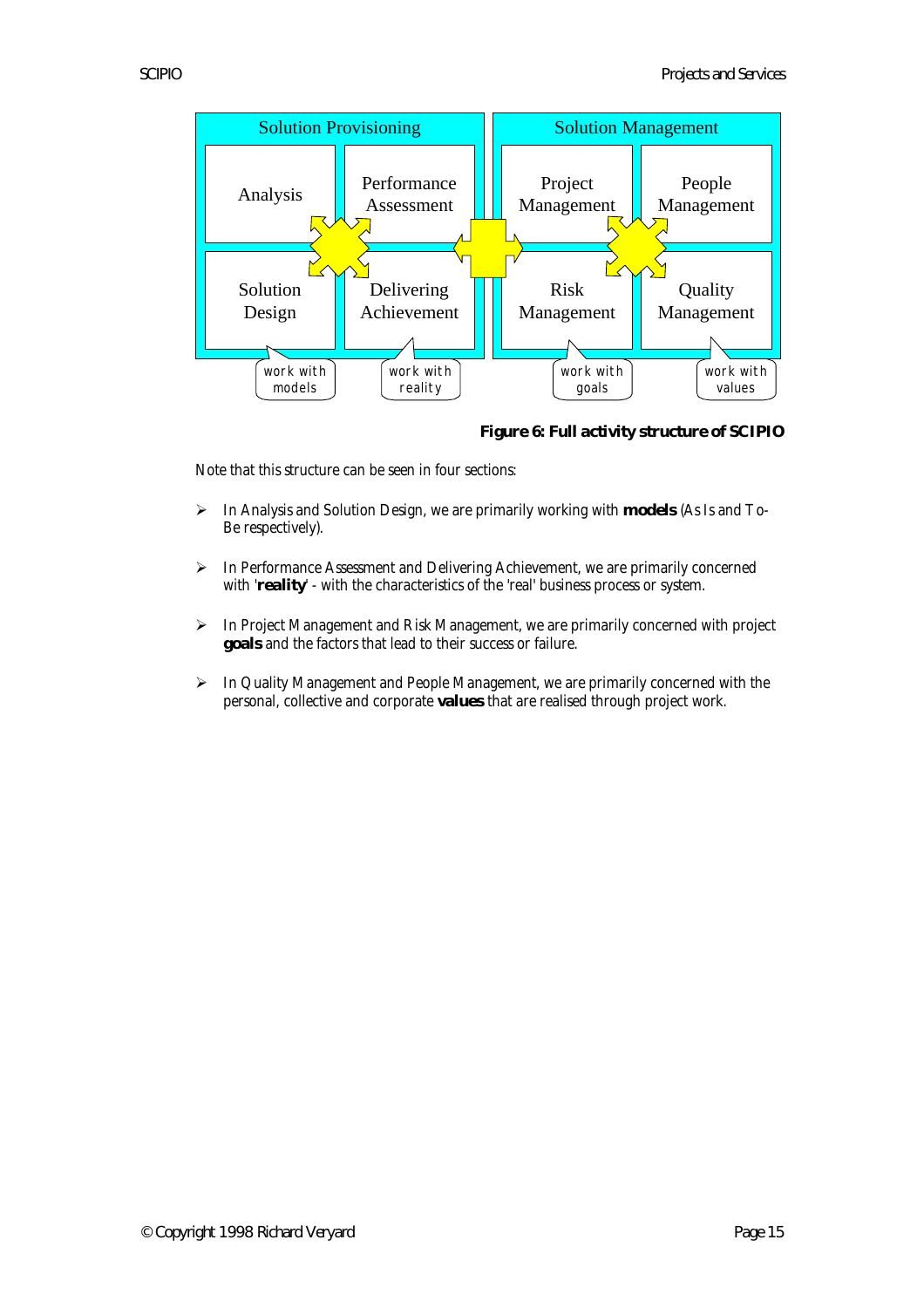## Projects and Scenarios

SCIPIO covers a broad range of project scenarios from application assembly to BPR. In this chapter, we identify four main solution-oriented scenarios, each with some variations.

- Business Process Improvement
- Reengineering
- Object Development from Scratch
- Middleware

SCIPIO identifies three different flavours of improvement, at each of the three levels (business process, application and technology). This is based on the wisdom that it usually makes sense (at all three levels) to simplify before integrating ("Don't pave the cow paths!"), and to integrate before transforming. The four scenarios cover all nine variations, as shown in Figure 7.

| <b>Business</b>  | <b>Simplification</b>                                                                                 | <b>Integration</b>                                                                                                            | <b>Transformation</b>                                                                              |  |  |  |
|------------------|-------------------------------------------------------------------------------------------------------|-------------------------------------------------------------------------------------------------------------------------------|----------------------------------------------------------------------------------------------------|--|--|--|
| <b>Process</b>   | Using IT to eliminate<br>redundant steps in a business<br>process, or to reduce excessive<br>variety. | Using workflow management<br>tools and new software<br>components to link business<br>processes together more<br>effectively. | <b>Radical BPR</b>                                                                                 |  |  |  |
|                  | Scenario: Business Process Improvement                                                                |                                                                                                                               |                                                                                                    |  |  |  |
| Applica-         | <b>Simplification</b>                                                                                 | <b>Integration</b>                                                                                                            | <b>Transformation</b>                                                                              |  |  |  |
| tion             | Using CBD in a tightly focused<br>way to eliminate specific<br>problems in legacy systems.            | Using middleware to link<br>information systems together<br>more effectively.                                                 | <b>Building new Information</b><br>System solutions using<br>commercially available<br>components. |  |  |  |
|                  | Scenario: Reengineering                                                                               | Scenario: Object Development from Scratch                                                                                     |                                                                                                    |  |  |  |
| Infra-           | <b>Simplification</b>                                                                                 | <b>Integration</b>                                                                                                            | <b>Transformation</b>                                                                              |  |  |  |
| <b>structure</b> | Replacing unnecessary<br>complications or variations in<br>the technological infrastucture.           | Linking heterogeneous<br>technologies together more<br>effectively.                                                           | Satisfying new technical<br>requirements, or exploiting<br>new technological<br>opportunities.     |  |  |  |
|                  | Scenario: Middleware                                                                                  | Scenario: Object Development from Scratch                                                                                     |                                                                                                    |  |  |  |

**Figure 7: Four Project Scenarios, covering nine kinds of improvement**